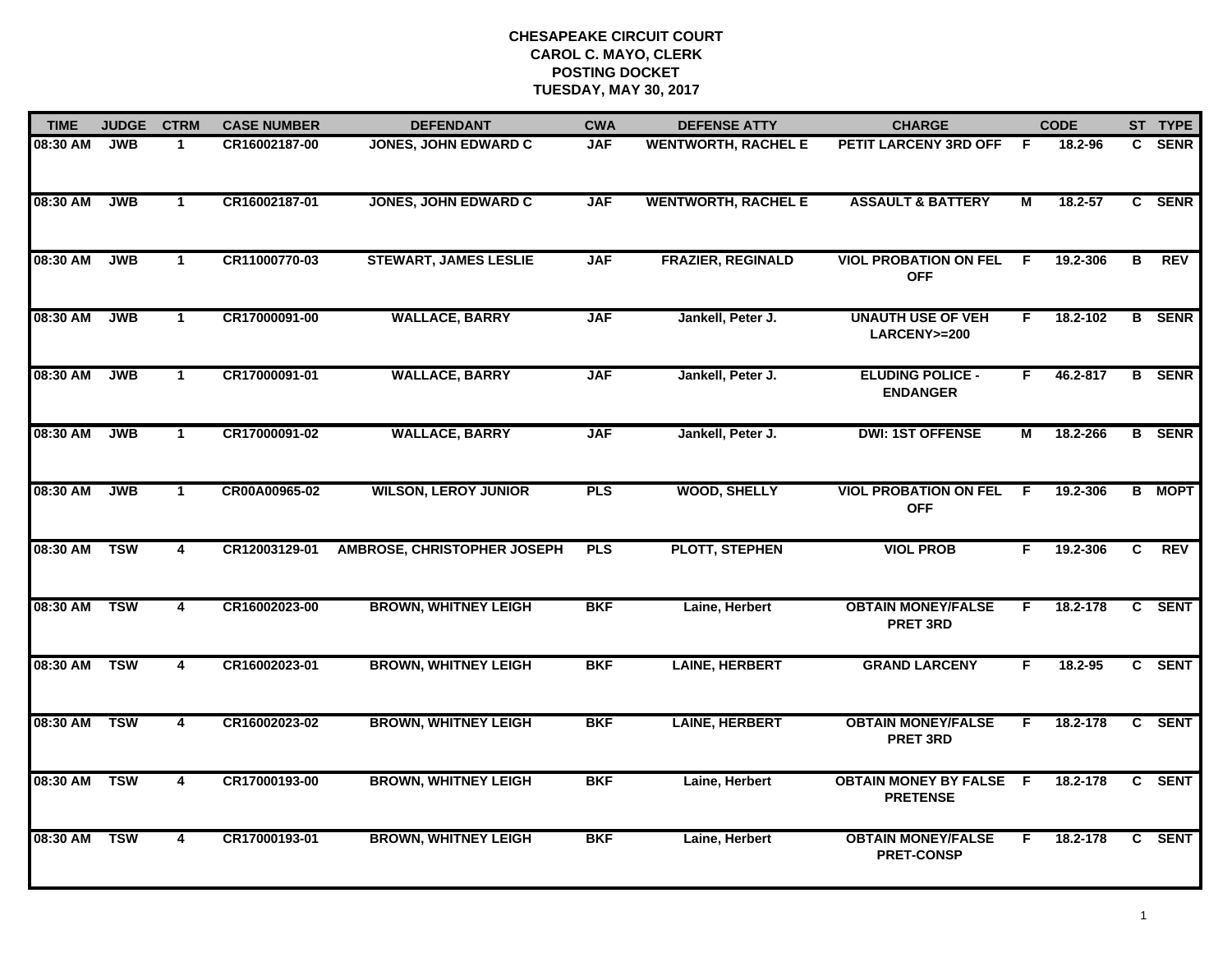| <b>TIME</b>   | <b>JUDGE</b> | <b>CTRM</b>             | <b>CASE NUMBER</b> | <b>DEFENDANT</b>                | <b>CWA</b> | <b>DEFENSE ATTY</b>     | <b>CHARGE</b>                                   |     | <b>CODE</b> |                         | ST TYPE       |
|---------------|--------------|-------------------------|--------------------|---------------------------------|------------|-------------------------|-------------------------------------------------|-----|-------------|-------------------------|---------------|
| 08:30 AM      | TSW          | 4                       | CR10000062-03      | <b>CUFFEE, ANTOINE MAURICE</b>  | <b>KAM</b> | <b>GLAUBKE, MELINDA</b> | <b>VIOL PROBATION ON FEL</b><br><b>OFF</b>      | - F | 19.2-306    | C.                      | <b>REV</b>    |
| 08:30 AM TSW  |              | $\overline{\mathbf{4}}$ | CR12002116-02      | <b>CUFFEE, ANTOINE MAURICE</b>  | <b>KAM</b> | Wegman, Robert L.       | <b>VIOL PROBATION ON FEL</b><br><b>OFF</b>      | - F | 19.2-306    | C                       | <b>REV</b>    |
| 08:30 AM      | <b>TSW</b>   | $\overline{4}$          | CR12002116-03      | <b>CUFFEE, ANTOINE MAURICE</b>  | <b>KAM</b> | Wegman, Robert L.       | <b>VIOL PROBATION ON FEL</b><br><b>OFF</b>      | - F | 19.2-306    | C.                      | <b>REV</b>    |
| 08:30 AM      | <b>TSW</b>   | 4                       | CR13000825-04      | <b>HILL, JEROME LEON</b>        | <b>BKF</b> | <b>JAMES, ANDREW</b>    | <b>VIOL PROBATION ON FEL</b><br><b>OFF</b>      | -F. | 19.2-306    | C.                      | <b>REV</b>    |
| 08:30 AM      | <b>TSW</b>   | 4                       | CR16001084-01      | <b>HOLLOWAY, TROY LEE; JR</b>   | <b>PLS</b> | <b>OXENHAM, CARA P</b>  | <b>VIOL: SUSP SENT ON MISD</b><br><b>OFF</b>    | M   | 19.2-306    | C.                      | <b>REV</b>    |
| 08:30 AM MATA |              | 5                       | CR13002131-05      | <b>BROWN, DARRIUS MARQUIS</b>   | <b>AWW</b> | <b>OXENHAM, CARA P</b>  | MISD VIOL COMMUN BASE M<br><b>PRBATION</b>      |     | 19.2-303.3  | C                       | REV           |
| 08:30 AM MATA |              | $\overline{5}$          | CR17000354-00      | <b>COMPARTO, SHAWN DEAN</b>     | <b>AWW</b> | Laine, Herbert          | <b>POSSES OF</b><br><b>METHAMPHETAMINE</b>      | F.  | 18.2-250    | $\overline{\mathbf{B}}$ | <b>MOT</b>    |
| 08:30 AM MATA |              | $\overline{5}$          | CR17000354-01      | <b>COMPARTO, SHAWN DEAN</b>     | AWW        | Laine, Herbert          | <b>ID THEFT; USED TO AVOID</b><br><b>ARREST</b> | M   | 18.2-186.3  | B                       | МОТ           |
| 08:30 AM MATA |              | 5                       | CR13001101-17      | <b>GRANDY, DAVIANTA MALIK</b>   | <b>DJW</b> | Martin, Terence P.      | <b>RELEASE AND REVIEW</b><br><b>HEARING</b>     | C.  | 16.1-285.2  |                         | S HEAR        |
| 08:30 AM MATA |              | 5                       | CR14001276-02      | <b>WRIGHT, JUSTIN LEE</b>       | <b>AWW</b> | <b>OXENHAM, CARA P</b>  | <b>VIOL PROBATION ON FEL</b><br><b>OFF</b>      | E   | 19.2-306    | B                       | <b>REV</b>    |
| 08:30 AM      | <b>RDS</b>   | 6                       | CR17000228-00      | <b>JENKINS, KENNETH LEE; JR</b> | <b>ASA</b> | <b>OLIVER, FLOYD</b>    | <b>GRAND LARCENY STEAL</b><br><b>PROPERTY</b>   | F.  | $18.2 - 95$ |                         | <b>B</b> SENR |
| 08:30 AM      | <b>RDS</b>   | 6                       | CR17000228-01      | <b>JENKINS, KENNETH LEE; JR</b> | <b>ASA</b> | <b>OLIVER, FLOYD</b>    | <b>DRUGS: POSSESS HEROIN</b>                    | -F  | 18.2-250    |                         | <b>B</b> SENR |
| 08:30 AM      | <b>RDS</b>   | 6                       | CR16001614-00      | <b>MERO, JOSHUA ALLEN</b>       | <b>JAF</b> | Stowe, Randolph D.      | <b>PETIT LARCENY</b>                            | М   | 18.2-96     |                         | C SENR        |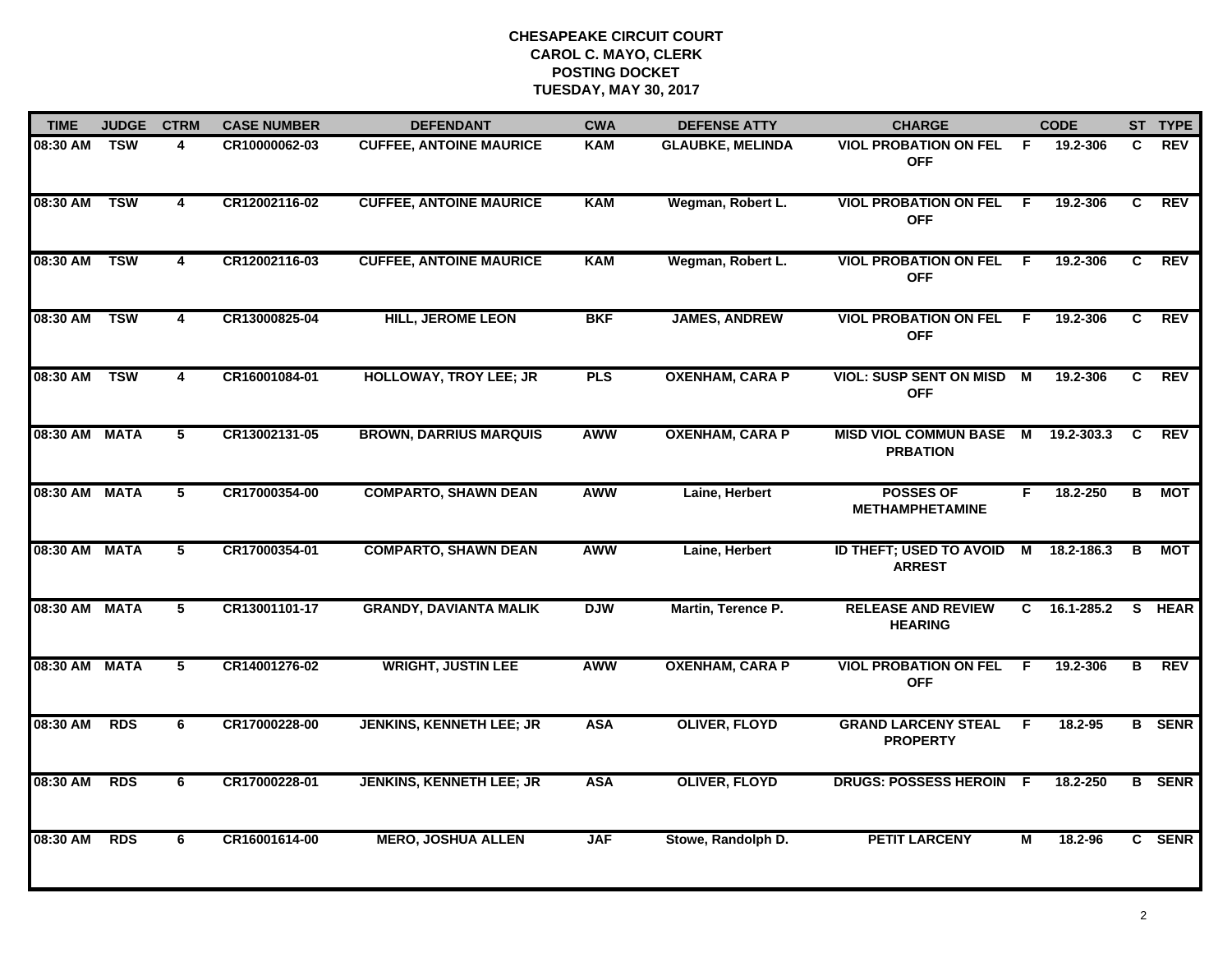| <b>TIME</b> | <b>JUDGE</b> | <b>CTRM</b>    | <b>CASE NUMBER</b> | <b>DEFENDANT</b>                  | <b>CWA</b> | <b>DEFENSE ATTY</b>       | <b>CHARGE</b>                                   |     | <b>CODE</b>  |    | ST TYPE       |
|-------------|--------------|----------------|--------------------|-----------------------------------|------------|---------------------------|-------------------------------------------------|-----|--------------|----|---------------|
| 08:30 AM    | <b>RDS</b>   | 6              | CR16001614-01      | <b>MERO, JOSHUA ALLEN</b>         | <b>JAF</b> | Stowe, Randolph D.        | <b>POSSESS HEROIN</b>                           | F.  | 18.2-250     |    | C SENR        |
| 08:30 AM    | <b>RDS</b>   | 6              | CR00000130-01      | <b>MITCHELL, JEREMY RICARDELL</b> | <b>MLK</b> | <b>PLOTT, STEPHEN</b>     | <b>VIOL PROBATION ON FEL</b><br><b>OFF</b>      | - F | 19.2-306     | C  | <b>REV</b>    |
| 08:30 AM    | <b>RDS</b>   | 6              | CR00000131-01      | <b>MITCHELL, JEREMY RICARDELL</b> | <b>MLK</b> | <b>PLOTT, STEPHEN</b>     | <b>VIOL PROBATION ON FEL</b><br><b>OFF</b>      | - F | 19.2-306     | C  | <b>REV</b>    |
| 08:30 AM    | <b>RDS</b>   | 6              | CR00000132-01      | MITCHELL, JEREMY RICARDELL        | <b>MLK</b> | <b>PLOTT, STEPHEN</b>     | <b>VIOL PROBATION ON FEL F</b><br><b>OFF</b>    |     | 19.2-306     | C  | <b>REV</b>    |
| 08:30 AM    | <b>RDS</b>   | 6              | CR16001604-00      | <b>TREVINO, GABRIELLA MARIE</b>   | <b>ASA</b> | <b>POULSON, MICHAEL C</b> | FAIL TO STOP/ ACCIDENT - M<br><b>MISD</b>       |     | B.46.2-894   |    | <b>B</b> SENR |
| 08:30 AM    | <b>RDS</b>   | 6              | CR10001158-03      | <b>WAITE, DANIEL JUSTIN</b>       | <b>MLK</b> | <b>PLOTT, STEPHEN</b>     | <b>VIOL PROB (ARM BURG:</b><br><b>ENT HOME)</b> | F.  | 19.2-306     | C  | <b>REV</b>    |
| 08:30 AM    | <b>RDS</b>   | 6              | CR11001095-04      | <b>WAITE, DANIEL JUSTIN</b>       | <b>MLK</b> | <b>PLOTT, STEPHEN</b>     | <b>VIOL PROB (CRED CARD</b><br>LARC)            | F.  | 19.2-306     | C. | <b>REV</b>    |
| 09:30 AM    | <b>JWB</b>   | $\mathbf{2}$   | CR17000941-00      | <b>CLARK, DEANDRE L</b>           |            |                           | <b>POSSESS MARIJUANA</b>                        |     | M 18.2-250.1 |    | S ADAT        |
| 09:30 AM    | <b>JWB</b>   | $\overline{2}$ | CR17000944-00      | <b>FULP, ROBYN L</b>              |            |                           | RD-SP IN EXCESS 80 MPH-<br><b>MISD</b>          |     | M A.46.2-862 |    | S ADAT        |
| 09:30 AM    | <b>JWB</b>   | $\overline{2}$ | CR17000944-01      | FULP, ROBYN L                     |            |                           | WINDOW TINT TOO DARK M A.46.2-1052 S            |     |              |    | <b>ADAT</b>   |
| 09:30 AM    | <b>JWB</b>   | $\mathbf{2}$   | CR17000944-02      | <b>FULP, ROBYN L</b>              |            |                           | <b>IMPROPER DISPLAY OF</b><br><b>PLATES</b>     |     | 46.2-711     |    | S ADAT        |
| 09:30 AM    | <b>JWB</b>   | $\overline{2}$ | CR17000921-00      | <b>GRAY, TERRY MONTRAIL</b>       |            |                           | <b>RECKLESS DRIVING</b>                         |     | M A.46.2-852 |    | S ADAT        |
| 09:30 AM    | <b>JWB</b>   | $\mathbf{2}$   | CR10002730-05      | <b>HILL, JACQUIAL PARIS</b>       |            |                           | <b>VIOL PROBATION ON FEL</b><br><b>OFF</b>      | -F  | 19.2-306     |    | C ADAT        |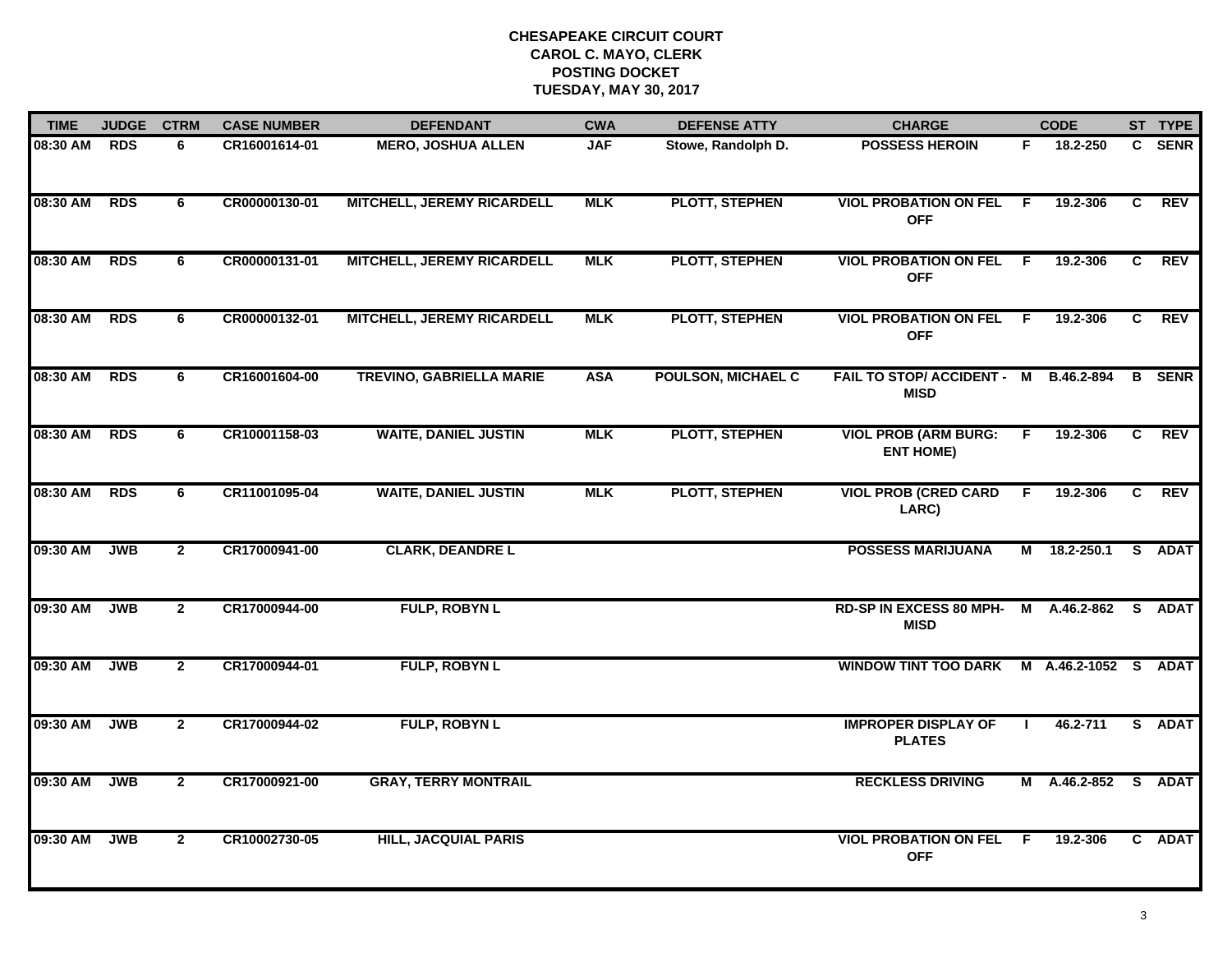| <b>TIME</b> | <b>JUDGE</b> | <b>CTRM</b>    | <b>CASE NUMBER</b> | <b>DEFENDANT</b>                   | <b>CWA</b> | <b>DEFENSE ATTY</b>        | <b>CHARGE</b>                                 |    | <b>CODE</b>    |                         | ST TYPE       |
|-------------|--------------|----------------|--------------------|------------------------------------|------------|----------------------------|-----------------------------------------------|----|----------------|-------------------------|---------------|
| 09:30 AM    | JWB          | $\mathbf{2}$   | CR17000919-00      | <b>HILL, PIERRE DETDELERY</b>      |            | <b>COLLINS, KEVIN J</b>    | <b>DRIVE ON SUSP</b>                          |    | M 46.2-391D1   | В                       | <b>TBS</b>    |
| 09:30 AM    | <b>JWB</b>   | $\overline{2}$ | CR17000880-00      | <b>LIVERPOOL, CLAIRMONTE HENRY</b> |            | Jones, David L.            | <b>DWI1ST</b>                                 |    | M A.18.2-266   | $\overline{B}$          | <b>TBS</b>    |
| 09:30 AM    | <b>JWB</b>   | $\overline{2}$ | CR17000880-01      | <b>LIVERPOOL, CLAIRMONTE HENRY</b> |            | Jones, David L.            | <b>RECKLESS DRIVING</b>                       |    | M A.46.2-862   | $\overline{\mathbf{s}}$ | <b>TBS</b>    |
| 09:30 AM    | <b>JWB</b>   | $\mathbf{2}$   | CR17000963-00      | <b>PERRY, ROBERT JAMES; JR</b>     |            | <b>NICHOLAS, LESLEE</b>    | A&B WIFE                                      | М  | $18.2 - 57.2$  | B                       | <b>TBS</b>    |
| 09:30 AM    | <b>JWB</b>   | $\overline{2}$ | CR17000902-00      | <b>RUSSELL, KIARA DIANN</b>        |            | <b>BOSLEY, CORIE</b>       | <b>SHOPLIFTING 1ST OFF</b>                    | М  | 46-15          | s                       | <b>TBS</b>    |
| 09:30 AM    | <b>JWB</b>   | $\overline{2}$ | CR10002057-04      | <b>SAUNDERS, TROY MORREL</b>       |            |                            | PROB VIOL (PWID COCAINE) F                    |    | 19.2-306       |                         | C ADAT        |
| 09:30 AM    | <b>JWB</b>   | $\overline{2}$ | CR10002057-05      | <b>SAUNDERS, TROY MORREL</b>       |            |                            | PROB VIOL (PWID HEROIN) F                     |    | 19.2-306       | C                       | <b>ADAT</b>   |
| 09:30 AM    | <b>JWB</b>   | $\overline{2}$ | CR10002057-06      | <b>SAUNDERS, TROY MORREL</b>       |            |                            | PROB VIOL (POSS F/ARM W/ F<br>DRUG)           |    | 19.2-306       |                         | C ADAT        |
| 09:30 AM    | <b>JWB</b>   | $\overline{2}$ | CR13001380-06      | <b>VELOZ, RAMON OSCAR; JR</b>      |            |                            | <b>PROB VIOL (DUI: 3RD</b><br>OFFENSE)        | F. | 19.2-306       |                         | C ADAT        |
| 09:30 AM    | <b>JWB</b>   | $\overline{2}$ | CR17000852-00      | <b>WHITE, DOMONIQUE PATRICE</b>    |            | <b>WENTWORTH, RACHEL E</b> | <b>DRIVE ON SUSP (DUI</b><br><b>RELATED)</b>  | М  | B.46.2-301     | S.                      | <b>TBS</b>    |
| 09:30 AM    | <b>JWB</b>   | $\mathbf{2}$   | CR17000988-00      | <b>WHITLOCK, GARY JAMAAL</b>       |            | <b>MUSSONI, ERIK</b>       | <b>PETIT LARCENY 1ST</b><br><b>OFFENSE</b>    | М  | 18.2-96        | B                       | <b>TBS</b>    |
| 09:30 AM    | <b>JWB</b>   | $\overline{2}$ | CR16000656-02      | YOUNG, PAMELA ANN                  |            |                            | <b>VIOL SUSP SENT</b><br>(EMBEZZLEMENT)       | M  | 19.2-306       |                         | <b>ADAT</b>   |
| 10:00 AM    | <b>JWB</b>   | $\mathbf{1}$   | CR17000305-00      | <b>ANDERSON, HOWARD LOUIS</b>      | <b>MLK</b> | <b>FORSTIE, AARON</b>      | <b>FAIL TO PERFORM</b><br><b>CONSTRUCTION</b> |    | $F$ 18.2-200.1 |                         | <b>B</b> TRYL |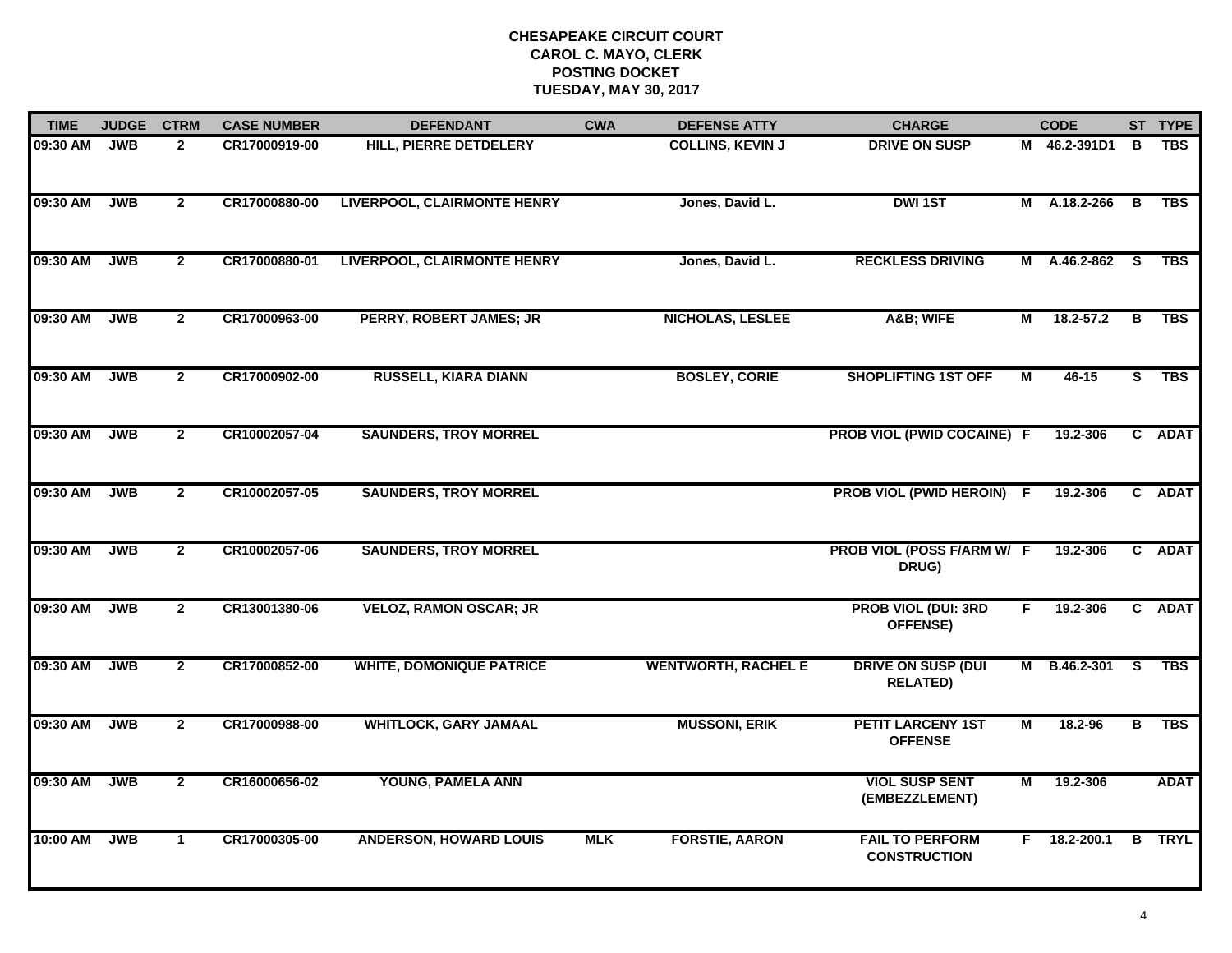| <b>TIME</b> | <b>JUDGE</b> | <b>CTRM</b>  | <b>CASE NUMBER</b> | <b>DEFENDANT</b>              | <b>CWA</b> | <b>DEFENSE ATTY</b>     | <b>CHARGE</b>                                 |    | <b>CODE</b>     |   | ST TYPE                |
|-------------|--------------|--------------|--------------------|-------------------------------|------------|-------------------------|-----------------------------------------------|----|-----------------|---|------------------------|
| 10:00 AM    | <b>JWB</b>   | $\mathbf 1$  | CR16000420-00      | <b>DANCY, JAMALL MONTAE</b>   | <b>WHC</b> | Jones, David L          | <b>PWID MARIJUANA</b>                         |    | F 18.2-248.1    | в | <b>ROL</b>             |
| 10:00 AM    | <b>JWB</b>   | $\mathbf{1}$ | CR17000894-00      | <b>DAUM, JESSICA M</b>        | <b>DAM</b> |                         | <b>CONTEMPT - FTA WITNESS M</b>               |    | 18.2-456        |   | $\overline{\text{sc}}$ |
| 10:00 AM    | <b>JWB</b>   | $\mathbf{1}$ | CR17000474-00      | HILL, KEITH A; OFF            | <b>MLK</b> |                         | <b>S/C: FTA AS WITNESS</b>                    | М  | 18.2-456        | S | SC                     |
| 10:00 AM    | <b>JWB</b>   | $\mathbf{1}$ | CR17000762-00      | <b>KAHN, NICHOLAS RAYMOND</b> | <b>MLK</b> | <b>PLOTT, STEPEHN B</b> | <b>POSSESS HEROIN</b>                         | F. | 18.2-250        |   | C PLEA                 |
| 10:00 AM    | <b>JWB</b>   | $\mathbf{1}$ | CR17000762-01      | <b>KAHN, NICHOLAS RAYMOND</b> | <b>MLK</b> | Gilchrist, Kurt A.      | <b>CONSPIRING TO COMMIT</b><br><b>LARCENY</b> | F  | $18.2 - 23$     |   | C PLEA                 |
| 10:00 AM    | <b>JWB</b>   | $\mathbf{1}$ | CR17000762-02      | <b>KAHN, NICHOLAS RAYMOND</b> | <b>MLK</b> | Gilchrist, Kurt A.      | <b>LARCENY W/INTENT TO</b><br><b>SELL</b>     |    | $F$ 18.2-108.01 |   | C PLEA                 |
| 10:00 AM    | <b>JWB</b>   | $\mathbf{1}$ | CR17000762-03      | <b>KAHN, NICHOLAS RAYMOND</b> | <b>MLK</b> | Gilchrist, Kurt A.      | <b>GRAND LARCENY</b>                          | F. | 18.2-95         |   | C PLEA                 |
| 10:00 AM    | <b>JWB</b>   | $\mathbf{1}$ | CR17000762-04      | <b>KAHN, NICHOLAS RAYMOND</b> | <b>MLK</b> | Gilchrist, Kurt A.      | <b>GRAND LARCENY</b>                          | F  | 18.2-95         |   | C PLEA                 |
| 10:00 AM    | <b>JWB</b>   | $\mathbf 1$  | CR17000762-05      | <b>KAHN, NICHOLAS RAYMOND</b> | <b>MLK</b> | Gilchrist, Kurt A.      | <b>GRAND LARCENY</b>                          | F  | 18.2-95         |   | C PLEA                 |
| 10:00 AM    | <b>JWB</b>   | $\mathbf{1}$ | CR17000762-06      | <b>KAHN, NICHOLAS RAYMOND</b> | <b>MLK</b> | Gilchrist, Kurt A.      | <b>GRAND LARCENY</b>                          | F. | $18.2 - 95$     |   | C PLEA                 |
| 10:00 AM    | <b>JWB</b>   | $\mathbf{1}$ | CR17000762-07      | <b>KAHN, NICHOLAS RAYMOND</b> | <b>MLK</b> | Gilchrist, Kurt A.      | <b>GRAND LARCENY</b>                          | F. | 18.2-95         |   | C PLEA                 |
| 10:00 AM    | <b>JWB</b>   | $\mathbf{1}$ | CR17000762-08      | <b>KAHN, NICHOLAS RAYMOND</b> | <b>MLK</b> | Gilchrist, Kurt A.      | <b>GRAND LARCENY</b>                          | F. | 18.2-95         |   | C PLEA                 |
| 10:00 AM    | <b>JWB</b>   | $\mathbf{1}$ | CR17000762-09      | <b>KAHN, NICHOLAS RAYMOND</b> | <b>MLK</b> | Gilchrist, Kurt A.      | <b>GRAND LARCENY</b>                          | F. | 18.2-95         |   | C PLEA                 |
|             |              |              |                    |                               |            |                         |                                               |    |                 |   |                        |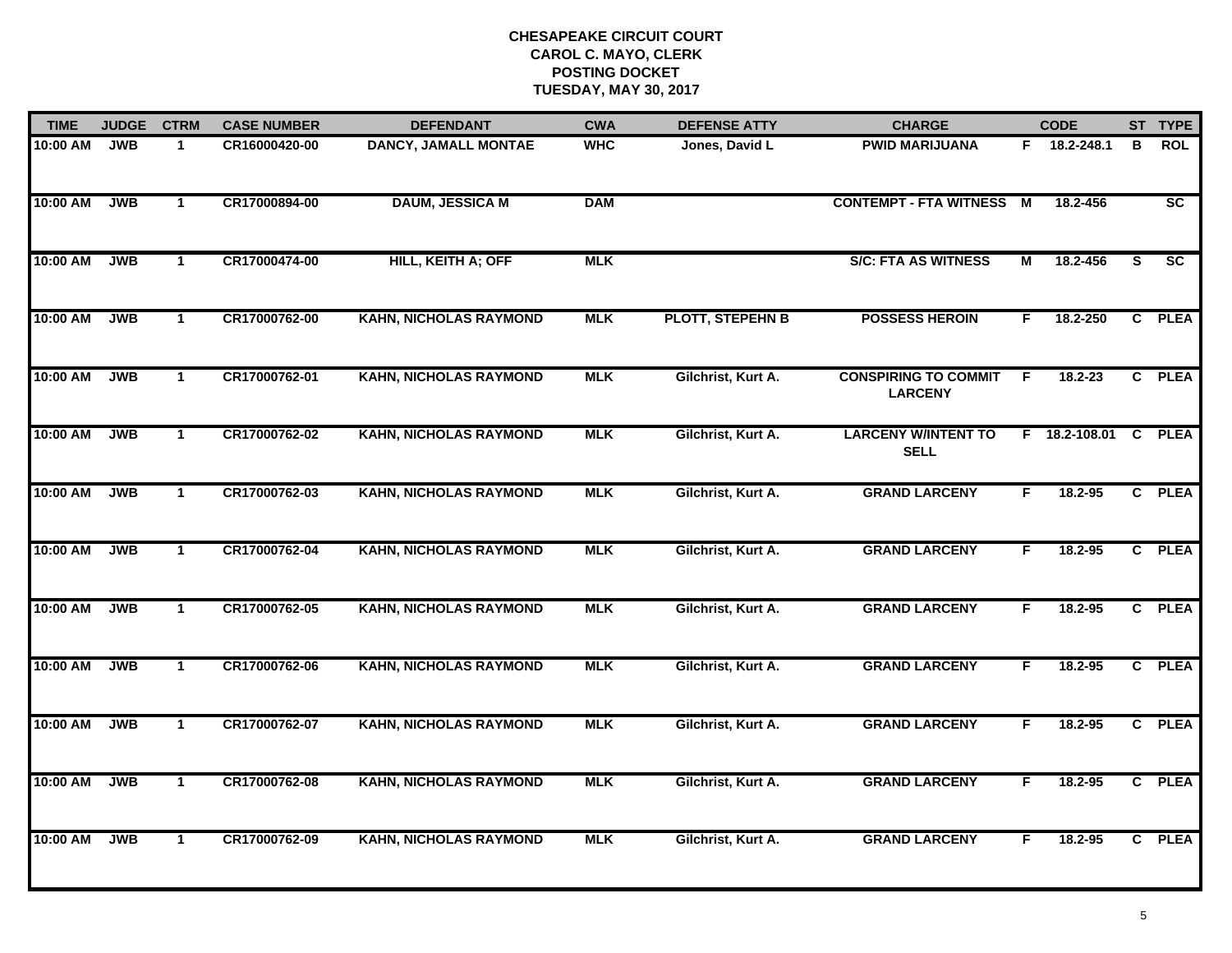| <b>TIME</b> | <b>JUDGE</b> | <b>CTRM</b>             | <b>CASE NUMBER</b> | <b>DEFENDANT</b>                | <b>CWA</b> | <b>DEFENSE ATTY</b>       | <b>CHARGE</b>                               |                | <b>CODE</b> |                | ST TYPE     |
|-------------|--------------|-------------------------|--------------------|---------------------------------|------------|---------------------------|---------------------------------------------|----------------|-------------|----------------|-------------|
| 10:00 AM    | <b>JWB</b>   | $\mathbf{1}$            | CR17000762-10      | KAHN, NICHOLAS RAYMOND          | <b>MLK</b> | Gilchrist, Kurt A.        | <b>GRAND LARCENY</b>                        | F              | 18.2-95     | $\mathbf{c}$   | <b>PLEA</b> |
| 10:00 AM    | <b>JWB</b>   | $\mathbf{1}$            | CR17000762-11      | <b>KAHN, NICHOLAS RAYMOND</b>   | <b>MLK</b> | Gilchrist, Kurt A.        | <b>GRAND LARCENY</b>                        | F              | 18.2-95     |                | C PLEA      |
| 10:00 AM    | <b>JWB</b>   | $\mathbf{1}$            | CR17000762-12      | <b>KAHN, NICHOLAS RAYMOND</b>   | <b>MLK</b> | Gilchrist, Kurt A.        | <b>GRAND LARCENY</b>                        | F.             | 18.2-95     |                | C PLEA      |
| 10:00 AM    | <b>JWB</b>   | $\mathbf{1}$            | CR17000762-13      | <b>KAHN, NICHOLAS RAYMOND</b>   | <b>MLK</b> | Gilchrist, Kurt A.        | <b>GRAND LARCENY</b>                        | F              | 18.2-95     |                | C PLEA      |
| 10:00 AM    | <b>JWB</b>   | $\mathbf{1}$            | CR16000407-06      | <b>MAJUS, COREY NEIL</b>        | <b>KJB</b> | <b>WEGMAN, ROBERT L</b>   | <b>PROB VIOL (FORGED A</b><br>CHECK)        | F.             | 19.2-306    |                | C BOND      |
| 10:00 AM    | <b>JWB</b>   | $\mathbf{1}$            | CR16000407-07      | <b>MAJUS, COREY NEIL</b>        | <b>KJB</b> | <b>WEGMAN, ROBERT L</b>   | <b>PROB VIOL (IDENTITY</b><br>THEFT)        | $\overline{M}$ | 19.2-306    |                | C BOND      |
| 10:00 AM    | <b>JWB</b>   | $\overline{1}$          | CR17001014-00      | <b>ROBERTS, CHARLES MICHAEL</b> | <b>WHC</b> | <b>BUYRN, RICHARD</b>     | <b>BOND APPEAL</b>                          | $\mathbf{o}$   | 19.2-124    | $\overline{c}$ | <b>BOND</b> |
| 10:00 AM    | <b>FBL</b>   | 3                       | CR16001960-00      | PECK, CHRISTINA DENISE          | <b>ASA</b> | <b>WINN, A ROBINSON</b>   | <b>POSSESS COCAINE</b>                      | F.             | 18.2-250    | $\overline{B}$ | <b>JURY</b> |
| 10:00 AM    | <b>TSW</b>   | 4                       | CR14000426-03      | <b>MEHLINGER, SCOTT CHARLES</b> | <b>AMF</b> | <b>PASS, STEPHANIE P</b>  | <b>VIOL PROBATION ON FEL</b><br><b>OFF</b>  | E              | 19.2-306    |                | C BOND      |
| 10:00 AM    | <b>TSW</b>   | 4                       | CR14000426-04      | <b>MEHLINGER, SCOTT CHARLES</b> | <b>AMF</b> | <b>PASS, STEPHANIE P</b>  | <b>VIOL PROBATION OF MISD</b><br><b>OFF</b> | M              | 19.2-306    |                | C BOND      |
| 10:00 AM    | <b>TSW</b>   | $\overline{\mathbf{4}}$ | CR14000426-05      | <b>MEHLINGER, SCOTT CHARLES</b> | <b>AMF</b> | <b>PASS, STEPHANIE P</b>  | <b>VIOL PROBATION ON FEL</b><br><b>OFF</b>  | E              | 19.2-306    |                | C BOND      |
| 10:00 AM    | <b>TSW</b>   | $\overline{4}$          | CR14001412-00      | <b>NEGRETE, JESSE GARZA</b>     | <b>AMF</b> | <b>BLACK, HUGH E; III</b> | <b>MALICIOUS WOUNDING</b>                   | F.             | $18.2 - 51$ |                | C TRYL      |
| 10:00 AM    | <b>TSW</b>   | 4                       | CR14001412-01      | <b>NEGRETE, JESSE GARZA</b>     | <b>AMF</b> | <b>BLACK, HUGH E; III</b> | <b>USE FIREARM IN COMM</b><br><b>FELONY</b> | F.             | 18.2-53.1   | C              | <b>TRYL</b> |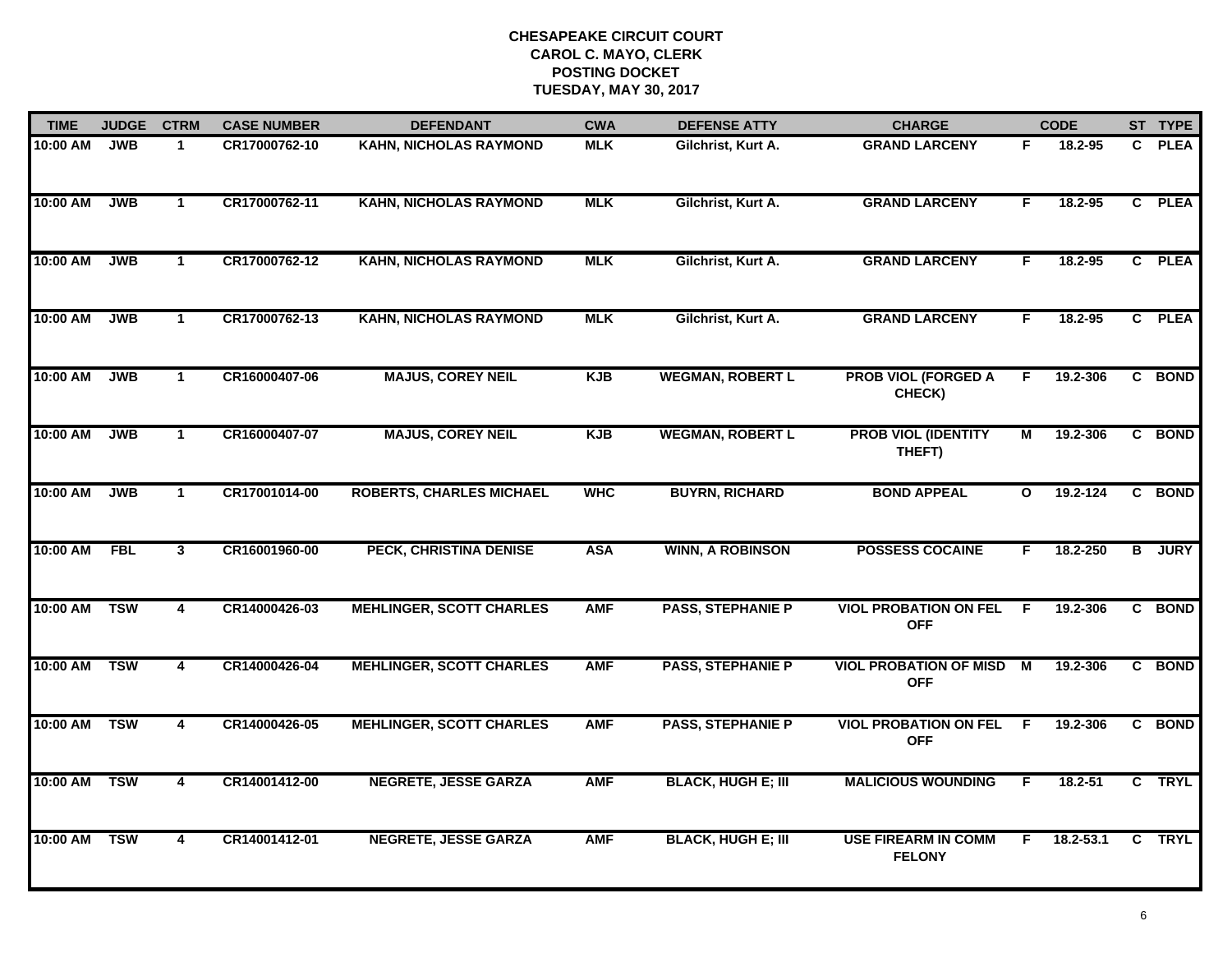| <b>TIME</b> | <b>JUDGE</b>      | <b>CTRM</b>    | <b>CASE NUMBER</b> | <b>DEFENDANT</b>                              | <b>CWA</b> | <b>DEFENSE ATTY</b>      | <b>CHARGE</b>                               |              | <b>CODE</b>    |                | ST TYPE         |
|-------------|-------------------|----------------|--------------------|-----------------------------------------------|------------|--------------------------|---------------------------------------------|--------------|----------------|----------------|-----------------|
| 10:00 AM    | $\overline{T}$ SW | 4              | CR14001412-02      | <b>NEGRETE, JESSE GARZA</b>                   | <b>AMF</b> | Black, Hugh E.; III      | <b>FTA-TRIAL</b>                            | М            | 18.2-456       |                | <b>B</b> TRYL   |
| 10:00 AM    | <b>RDS</b>        | 6              | CR17000973-00      | <b>BLANEY, CURTIS VERNON; JR</b>              | AWW        | <b>PASS, STEPHANIE P</b> | <b>BOND APPEAL</b>                          | $\mathbf{o}$ | 19.2-124       |                | C BOND          |
| 10:00 AM    | <b>RDS</b>        | 6              | CR17000477-00      | <b>BOWNES, BRELAN MARQUEL</b>                 | AWW        | <b>COLLINS, KEVIN J</b>  | <b>POSSES COCAINE</b>                       | F.           | 18.2-250       |                | <b>B</b> PLEA   |
| 10:00 AM    | <b>RDS</b>        | 6              | CR17000477-01      | <b>BOWNES, BRELAN MARQUEL</b>                 | AWW        | <b>COLLINS, KEVIN</b>    | <b>POSSES MARIJUANA 1ST</b><br><b>OFF</b>   | М            | 18.2-250.1     | B              | <b>PLEA</b>     |
| 10:00 AM    | <b>RDS</b>        | 6              | CR17000518-00      | <b>DICKENS, FLOYD; JR</b>                     | <b>KAM</b> | Jones, David L.          | <b>ATTEMPT MALICIOUS</b><br><b>WOUNDING</b> | F.           | $18.2 - 51$    |                | <b>B</b> TRYL   |
| 10:00 AM    | <b>RDS</b>        | 6              | CR17000584-00      | <b>GOODBRED, CODY DANIEL</b>                  | AWW        | <b>TAYLOR, MATT</b>      | <b>POSSES HEROIN</b>                        | F.           | 18.2-250       |                | C PLEA          |
| 10:00 AM    | <b>RDS</b>        | 6              | CR17000996-00      | <b>HARDIN, MARCUS LEWAYNE</b>                 | <b>AWW</b> | <b>GIVANDO, S</b>        | <b>BOND APPEAL</b>                          | $\mathbf{o}$ | 19.2-124       |                | C BOND          |
| 10:00 AM    | <b>RDS</b>        | 6              | CR16002041-00      | <b>JACKSON, JIMMY NATHANIEL</b>               | <b>AWW</b> | <b>MUSSONI, ERIK</b>     | <b>POSSESS HEROIN</b>                       | F            | 18.2-250       |                | <b>B</b> TRYL   |
| 10:00 AM    | <b>RDS</b>        | 6              | CR13001478-02      | <b>MCLEOD, MARK EVERETT</b>                   | AWW        | <b>Buyrn, William E</b>  | <b>PROB VIOL (WELFARE</b><br>FRAUD)         | F            | 19.2-306       |                | C BOND          |
| 10:00 AM    | <b>RDS</b>        | 6              | CR16000143-00      | <b>PARHAM, MARIO CORDEAU</b>                  | <b>DJH</b> |                          | <b>FTA-WITNESS</b>                          | M            | 18.2-456       | C.             | $\overline{SC}$ |
| 10:00 AM    | <b>RDS</b>        | 6              | CR16000143-01      | <b>PARHAM, MARIO CORDEAU</b>                  | <b>DJH</b> |                          | <b>CAPIAS: FTA ADAT</b>                     | М            | 18.2-456       |                | C CAP           |
| 10:00 AM    | RDS               | $\overline{6}$ | CR17000659-00      | <b>VASQUEZ, CHRISTOPHER</b><br><b>BRANDON</b> | AWW        | Gilchrist, Kurt A.       | <b>PWID MARIJUANA</b>                       |              | $F$ 18.2-248.1 | $\overline{B}$ | <b>PLEA</b>     |
| 10:00 AM    | <b>RDS</b>        | 6              | CR17000659-01      | <b>VASQUEZ, CHRISTOPHER</b><br><b>BRANDON</b> | AWW        | Gilchrist, Kurt A.       | <b>POSSES COCAINE</b>                       | F.           | 18.2-250       |                | <b>B</b> PLEA   |